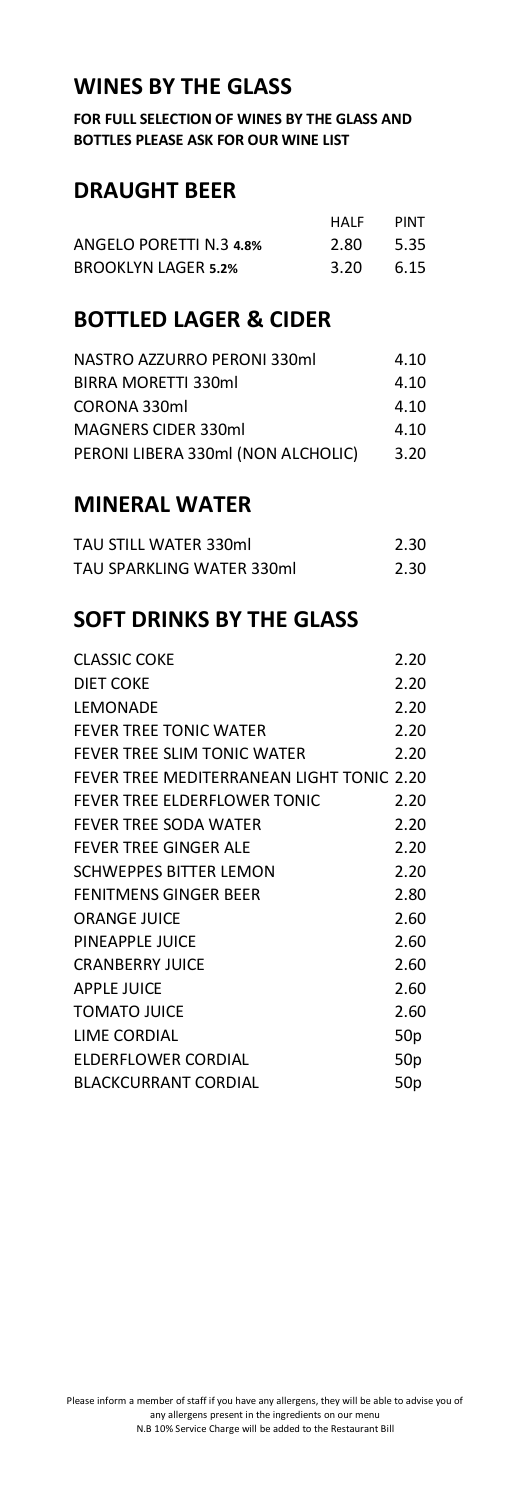### **GINS 25ml**

| MALFY GIN CON LIMONE ITALY<br><b>MALFY GIN ROSA ITALY</b><br>MALFY GIN ARANCIA ITALY<br><b>GORDONS PREMIUM PINK</b><br>SIPSMITH LONDON DRY<br><b>BOMBAY SAPPHIRE</b><br><b>HENDRICK'S GIN</b><br><b>HENDRICK'S MIDSUMMER GIN</b><br>SILENT POOL<br><b>TARQUIN'S DRY GIN</b><br>ISH LONDON DRY GIN<br>DAFFY'S GIN | SINGLE<br>6.25<br>6.25<br>6.25<br>5.95<br>6.25<br>5.95<br>6.25<br>6.75<br>6.25 | <b>DOUBLE</b><br>9.40<br>9.40<br>9.40<br>8.95<br>9.40<br>8.95<br>9.40<br>9.70 |
|------------------------------------------------------------------------------------------------------------------------------------------------------------------------------------------------------------------------------------------------------------------------------------------------------------------|--------------------------------------------------------------------------------|-------------------------------------------------------------------------------|
|                                                                                                                                                                                                                                                                                                                  |                                                                                |                                                                               |
|                                                                                                                                                                                                                                                                                                                  |                                                                                |                                                                               |
|                                                                                                                                                                                                                                                                                                                  |                                                                                |                                                                               |
|                                                                                                                                                                                                                                                                                                                  |                                                                                |                                                                               |
|                                                                                                                                                                                                                                                                                                                  |                                                                                |                                                                               |
|                                                                                                                                                                                                                                                                                                                  |                                                                                |                                                                               |
|                                                                                                                                                                                                                                                                                                                  |                                                                                |                                                                               |
|                                                                                                                                                                                                                                                                                                                  |                                                                                |                                                                               |
|                                                                                                                                                                                                                                                                                                                  |                                                                                |                                                                               |
|                                                                                                                                                                                                                                                                                                                  |                                                                                | 9.40                                                                          |
|                                                                                                                                                                                                                                                                                                                  | 6.25                                                                           | 9.40                                                                          |
|                                                                                                                                                                                                                                                                                                                  | 6.25                                                                           | 9.40                                                                          |
|                                                                                                                                                                                                                                                                                                                  | 6.25                                                                           | 9.40                                                                          |
| <b>BOE VIOLET GIN</b>                                                                                                                                                                                                                                                                                            | 6.25                                                                           | 9.40                                                                          |
| THE KING OF SOHO                                                                                                                                                                                                                                                                                                 | 6.25                                                                           | 9.40                                                                          |
| <b>TANQUERAY RANGPUR</b>                                                                                                                                                                                                                                                                                         | 6.25                                                                           | 9.40                                                                          |
| TANQUERAY FLOR DE SEVILLA                                                                                                                                                                                                                                                                                        | 6.25                                                                           | 9.40                                                                          |
| <b>TANQUERAY No TEN</b>                                                                                                                                                                                                                                                                                          | 7.25                                                                           | 10.90                                                                         |
| <b>BROCKMANS GIN</b>                                                                                                                                                                                                                                                                                             | 6.25                                                                           | 9.40                                                                          |
| WARNER EDWARDS RHUBARB                                                                                                                                                                                                                                                                                           | 7.25                                                                           | 10.90                                                                         |
| WHITLEY NEILL RASPBERRY GIN                                                                                                                                                                                                                                                                                      | 6.25                                                                           | 9.40                                                                          |
| <b>HAYMANS OLD TOM GIN</b>                                                                                                                                                                                                                                                                                       | 6.25                                                                           | 9.40                                                                          |
| <b>GIN MARE SPAIN</b>                                                                                                                                                                                                                                                                                            | 6.50                                                                           | 9.75                                                                          |
| ROKU GIN JAPAN                                                                                                                                                                                                                                                                                                   | 6.50                                                                           | 9.75                                                                          |
| <b>MONKEY 47 GERMANY</b>                                                                                                                                                                                                                                                                                         | 7.50                                                                           | 11.25                                                                         |
| <b>VODKAS 25ml</b>                                                                                                                                                                                                                                                                                               |                                                                                |                                                                               |
|                                                                                                                                                                                                                                                                                                                  | SINGLE                                                                         | <b>DOUBLE</b>                                                                 |
| ABSOLUT                                                                                                                                                                                                                                                                                                          | 5.75                                                                           | 8.75                                                                          |
| <b>ABSOLUT VANILLA</b>                                                                                                                                                                                                                                                                                           | 5.75                                                                           | 8.75                                                                          |
| ABSOLUT RASPBERRY                                                                                                                                                                                                                                                                                                | 5.75                                                                           | 8.75                                                                          |
| <b>ABSOLUT WATERMELON</b>                                                                                                                                                                                                                                                                                        | 5.75                                                                           | 8.75                                                                          |
| <b>GREY GOOSE</b>                                                                                                                                                                                                                                                                                                | 6.25                                                                           | 9.40                                                                          |
| <b>BELVEDERE</b>                                                                                                                                                                                                                                                                                                 | 6.15                                                                           | 9.25                                                                          |
| <b>RUMS 25ml</b>                                                                                                                                                                                                                                                                                                 |                                                                                |                                                                               |
|                                                                                                                                                                                                                                                                                                                  | SINGLE                                                                         | <b>DOUBLE</b>                                                                 |
| <b>BACARDI CARTA BIANCA</b>                                                                                                                                                                                                                                                                                      | 4.75                                                                           | 7.15                                                                          |
| <b>BACARDI CARTA ORO</b>                                                                                                                                                                                                                                                                                         | 5.25                                                                           | 7.85                                                                          |
| SAILOR JERRY SPICED RUM                                                                                                                                                                                                                                                                                          | 4.95                                                                           | 7.25                                                                          |
| KRAKEN BLACK SPICED RUM                                                                                                                                                                                                                                                                                          | 5.80                                                                           | 8.95                                                                          |
| DIPLOMATICO RISERVA                                                                                                                                                                                                                                                                                              | 5.95                                                                           | 9.95                                                                          |
| DIPLOMATICO RISERVA EXCLUSIVA 7.95                                                                                                                                                                                                                                                                               |                                                                                | 12.95                                                                         |
| SANTA TERESA 1796 SOLERA RUM 9.95                                                                                                                                                                                                                                                                                |                                                                                | 14.25                                                                         |
| RON ZACAPA X.O                                                                                                                                                                                                                                                                                                   | 12.00                                                                          | 17.00                                                                         |
|                                                                                                                                                                                                                                                                                                                  | 4.75                                                                           | 7.15                                                                          |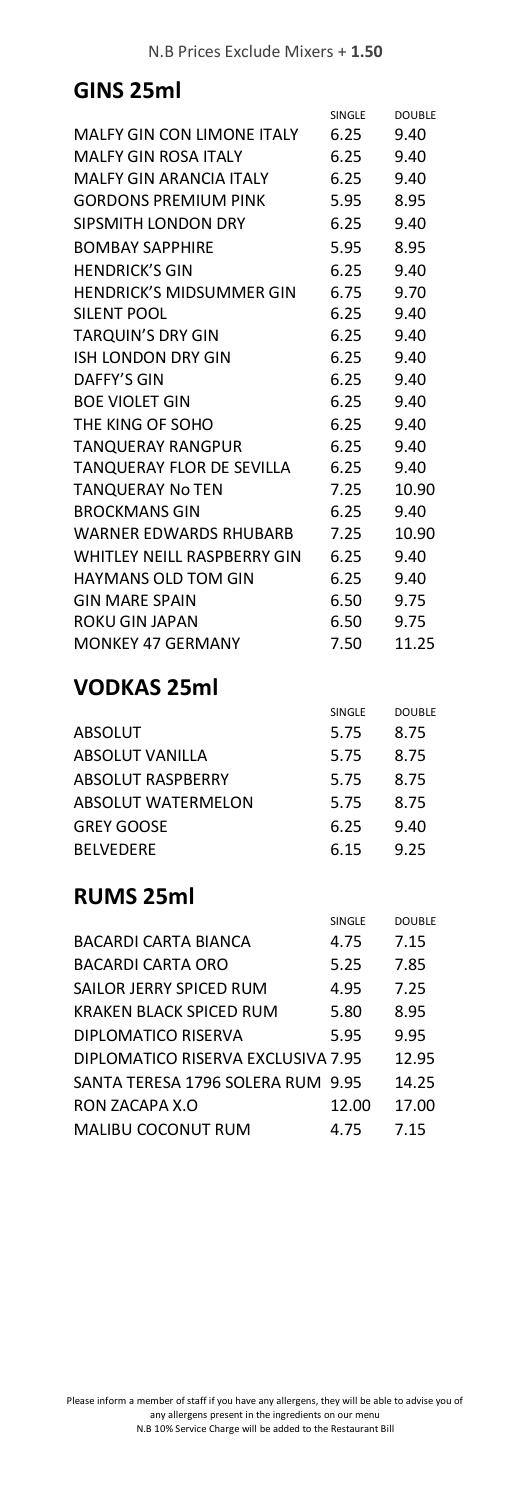# **WHISKYS 25ml**

|                                    | SINGLE | <b>DOUBLE</b> |
|------------------------------------|--------|---------------|
| <b>BELLS BLENDED SCOTCH WHISKY</b> | 4.75   | 7.15          |
| CHIVAS REGAL 12yrs                 | 6.25   | 9.40          |
| JOHNNIE WALKER BLACK LABEL         | 5.75   | 8.85          |
| JOHNNIE WALKER DOUBLE BLACK        | 7.90   | 10.90         |
| <b>MONKEY SHOULDER</b>             | 6.90   | 9.90          |
| JAMESON IRISH WHISKY               | 5.70   | 8.75          |
| JACK DANIELS BOURBON               | 4.75   | 7.15          |
| <b>WOODFORD RESERVE</b>            | 5.90   | 8.90          |
| <b>BULLET RYE</b>                  | 6.60   | 9.95          |

#### **SINGLE MALTS 25ml**

|                                    | <b>SINGLE</b> | <b>DOUBLE</b> |
|------------------------------------|---------------|---------------|
| THE GLENLIVET 12yrs                | 6.50          | 9.95          |
| <b>GLENMORANGIE 10yrs</b>          | 7.25          | 10.45         |
| <b>HIGHLAND PARK 12yrs</b>         | 7.25          | 10.45         |
| <b>GLENFIDDICH 12yrs</b>           | 7.25          | 10.45         |
| <b>DALWHINNIE HIGHLAND 15yrs</b>   | 7.25          | 10.45         |
| LAPHROAIG 10yrs                    | 7.25          | 10.45         |
| <b>BUNNAHABHAIN 12yrs</b>          | 9.25          | 12.45         |
| <b>OBAN HIGHLAND 14yrs</b>         | 9.50          | 12.75         |
| <b>TALISKER DISTILLERS EDITION</b> | 11.50         | 15.75         |

#### **APERITIVI 50ml**

| <b>VERMOUTH BIANCO BERTO</b> | 4.35 |
|------------------------------|------|
| <b>VERMOUTH ROSSO BERTO</b>  | 4.35 |
| CARPANO ANTICA FORMULA       | 5.25 |
| <b>MARTINI RUBINO</b>        | 5.25 |
| <b>MARTINI FXTRA DRY</b>     | 4.75 |
| APEROL                       | 4.95 |
| <b>CAMPARI</b>               | 4.95 |
| <b>PERNOD</b>                | 4.95 |

## **BRANDYS 25ml**

|                          | SINGLE <sup></sup> | <b>DOUBLE</b> |
|--------------------------|--------------------|---------------|
| VECCHIA ROMAGNA ET. NERA | 5.65               | 8.25          |
| VILLA ZARRI 10yrs        | 6.80               | 9.30          |

## **COGNACS 25ml**

|                                       | <b>SINGLE</b> | <b>DOUBLE</b> |
|---------------------------------------|---------------|---------------|
| <b>COURVOISIER V.S.</b>               | 5.75          | 8.85          |
| REMY MARTIN V.S.O.P                   | 7.25          | 10.45         |
| COURVOISIER X.O                       | 11.50         | 16.75         |
| <b>DELAMAIN TRES VENERABLE</b>        | 17.00         | 25.50         |
| <b>JEAN FILLIOUX NAPOLEON</b>         | 7.90          | 10.75         |
| JEAN FILLIOUX RESERVE FAMILIALE 15.50 |               | 23.00         |

## **ARMAGNAC 25ml**

|                                 | SINGLE | <b>DOUBLE</b> |
|---------------------------------|--------|---------------|
| CASTAREDE ARMAGNAC V.S.O.P 6.75 |        | 9.40          |

# **CALVADOS 25ml**

|                            | SINGLE | <b>DOUBLE</b> |
|----------------------------|--------|---------------|
| CHRISTIAN DROUIN SELECTION | 6.00   | 8.50          |

Please inform a member of staff if you have any allergens, they will be able to advise you of any allergens present in the ingredients on our menu N.B 10% Service Charge will be added to the Restaurant Bill